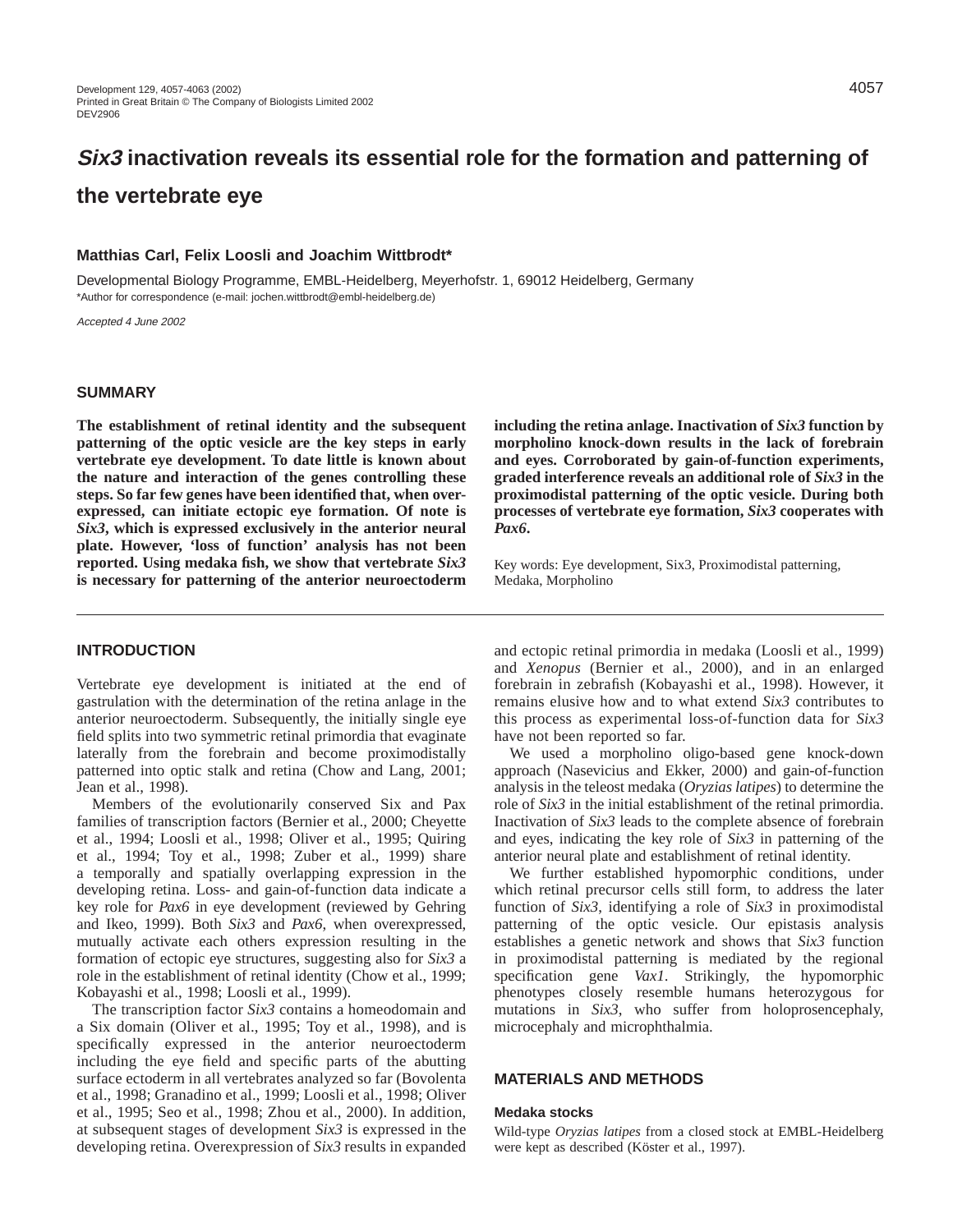# 4058 M. Carl, F. Loosli and J. Wittbrodt

#### **Morpholino injections and control experiments**

Morpholinos (Gene Tools, LLC, OR) targeted against *Six3*, *Pax6* and *GFP* were dissolved in 1×Yamamoto ringer (Yamamoto, 1975). Morpholino dilutions were injected into one cell of medaka embryos at the two-cell stage resulting in an even distribution. Morpholinos targeted against GFP (MoGFP: 5′-CAGCTCCTCGCCCTTGCT-CACCATG-3′), which did not affect embryonic development, were injected at 0.06 mM. Binding specificity of MoSix3 was shown using an RNA containing the respective morpholino target sequence fused to the GFP-coding region (MoSix3t-GFP: 5′-GTCCGCCGCC-TGCCTTCCCACACGC-GFP-3′). Co-injection of MoSix3t-GFP RNA (130 ng/µl at one-cell stage) and MoSix3 (0.05 mM at the two cell stage together with the red fluorescent lineage tracer dye rhodamine dextran (RD) (to follow its distribution) completely blocks GFP expression. However, GFP expression was not affected when five base pairs of the target sequence were exchanged (MoSix3ct-GFP: 5′-GaCCGCCGaCTGCCTaCCCtCACcC-GFP-3′). To test the Pax6 morpholino (0.06 mM) specificity, MoPax6t-GFP (5′-ATGATGCAG-AACAGTCACAGTGGCG-GFP-3′) and MoPax6ct-GFP (5′-ATa-ATGCAaAACAGTaACAaTGGaG-GFP-3′) constructs were used. Co-injection of MoPax6 with MoPax6t-GFP RNA blocks GFP expression, whereas co-injection with MoPax6ct-GFP does not affect GFP expression.

#### **RNA injections**

In vitro transcription of mouse *Six3* RNA and injection at 100 ng/µl into medaka embryos was performed as described (Loosli et al., 1999).

#### **Whole-mount in situ hybridization and vibratome sectioning**

Whole-mount in situ hybridization was performed using digoxigenin and fluorescein labeled RNA riboprobes as described (Loosli et al., 1998). Vibratome sections were cut following standard procedures (Loosli et al., 1999).

# **RESULTS AND DISCUSSION**

# **Specific interference with Six3 and Pax6 function**

To determine the role of *Six3* in patterning of anterior neuroectoderm, we interfered with *Six3* function by injecting a morpholino oligonucleotide (Nasevicius and Ekker, 2000) directed against *Six3* mRNA (MoSix3) that specifically blocks translation. Control experiments show that MoSix3 specifically and stably inhibits its target in a concentration-dependent manner (Fig. 1 and Materials and Methods). Sequence specificity of MoSix3 was shown using RNA containing the respective morpholino target sequence fused to the GFPcoding region (MoSix3t-GFP). Co-injection of MoSix3t-GFP RNA and MoSix3 completely blocks GFP expression (*n*=22/24; Fig. 1A-C). Conversely, GFP expression was not affected when five base pairs of the target sequence were exchanged (MoSix3ct-GFP) (*n*=36/36; data not shown) indicating the specificity of MoSix3. The morpholino induced phenotype can be specifically titrated by co-injection of RNA containing the morpholino target site: co-injection of MoSix3 and its target MoSix3t-GFP did not affect the embryonic morphology, whereas co-injection of MoSix3 and MoSix3ct-GFP resulted in the Six3 morphant phenotype (data not shown). Finally, the Six3 morphant phenotype can be rescued by co-injection of mouse *Six3* RNA (data not shown).

Analogous control experiments have been performed for the Pax6 morpholinos. Co-injection of MoPax6 with MoPax6t-



**Fig. 1.** Specific interference with gene translation using Six3 (MoSix3) and Pax6 (MoPax6) morpholinos. (A-F) Dorsal views of embryos at early somitogenesis stage (21); anterior is towards the left. (A,D) Embryos injected with control RNA at the one-cell stage show overall GFP expression. (B,C,E,F) At the two-cell stage, embryos were co-injected with the respective morpholinos and rhodamine dextran (RD) and analyzed using the GFP and rhodamine (Rhod) channel. mhb, mid-hindbrain boundary.

GFP RNA blocks GFP expression (*n*=19/23; Fig. 1D-F), whereas co-injection with MoPax6ct-GFP does not affect GFP expression (*n*=25/25).

These control experiments show that both the Six3 and Pax6 morpholinos interfere specifically with their targets in a concentration-dependent manner and thus allow us to study the role of these genes in eye development in the loss-of-function situation, using either hypomorphic or amorphic conditions.

# **Graded inactivation of Six3 function**

Inactivation of *Six3* by injection of high amounts of MoSix3 (Six3 morphants) causes an eyeless phenotype and the deletion of the forebrain. In these embryos already at late neurula/early somitogenesis stages morphologically abnormal cells were detected in the presumptive forebrain, indicating ectopic cell death (Fig. 2A,B). TUNEL labeling (Winkler et al., 2000) in Six3 morphants at the late gastrula stage revealed a large number of apoptotic cells in a region overlapping with the *Six3* expression domain in the anterior neuroectoderm (Fig. 2C-E). Thus, in the absence of *Six3* function, these cells undergo ectopic cell death resulting in the absence of forebrain and eye structures. This shows that *Six3* function is essential for the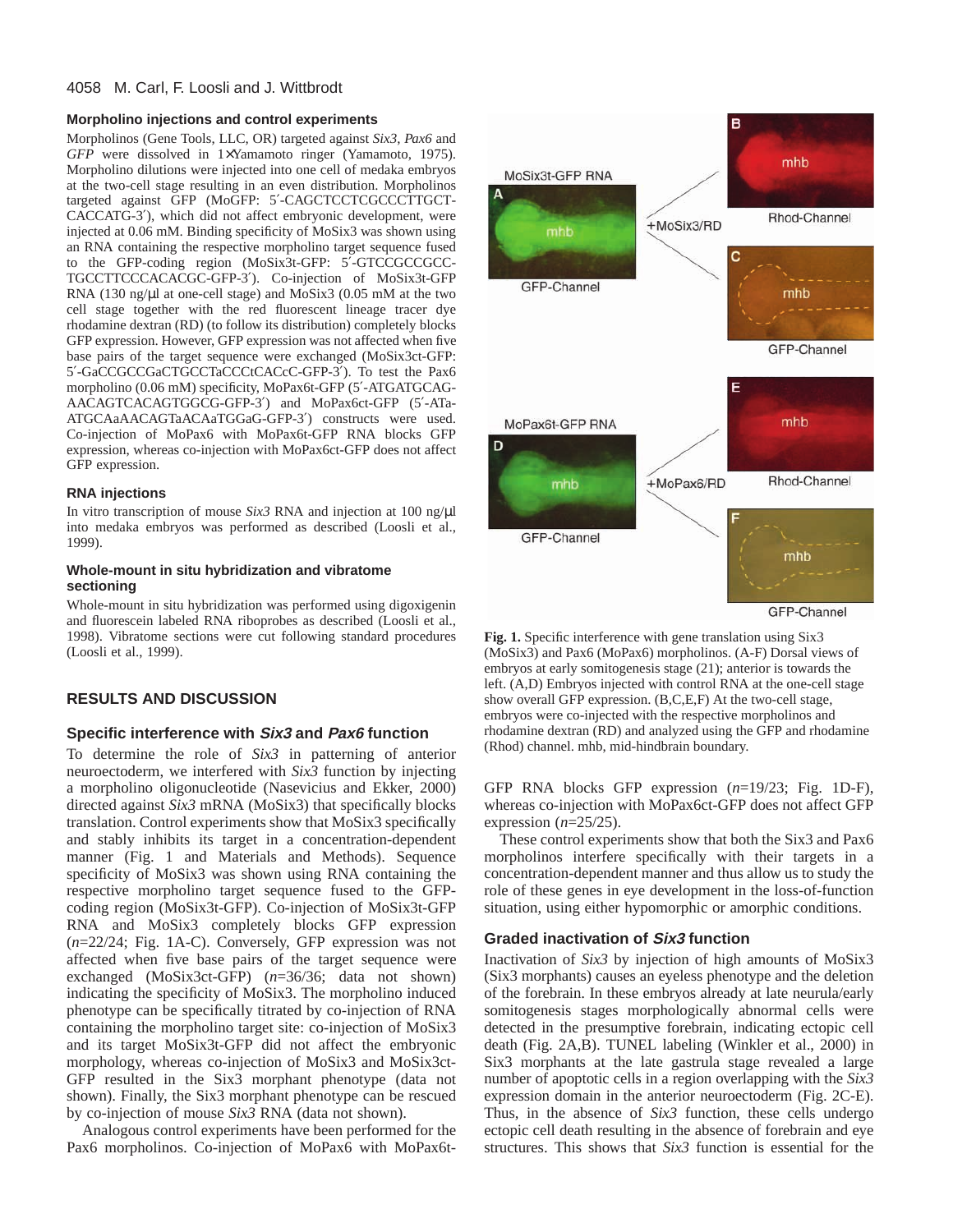establishment and maintenance of the anterior neuroectodermal identity including the presumptive forebrain and the retina anlage, consistent with the early expression pattern at the late gastrula/early neurula stage.

#### **Six3 functions in the formation of the proximodistal axis of the optic cup**

*Six3* continues to be expressed also in the developing retina and forebrain, suggesting additional later functions. In line with this, *Six3* overexpression induces the formation of patterned optic cups at ectopic locations in the brain (Loosli et al., 1999).

Using molecular markers specific for the proximal region [optic stalk, *Vax1* (Winkler et al., 2000)] and distal region [neuroretina,  $Rx2$  (Loosli et al., 1999)] of the developing optic cup, we found that *Six3* overexpression by mRNA injection results in stalk cells positive for *Vax1* in the midbrain abutting the *Rx2* expressing ectopic neuroretina (Fig. 2F-H). The formation of a complete proximodistally patterned ectopic optic primordium hints at an important role of *Six3* in later aspects of eye patterning. In severe Six3 morphants, however, this later role cannot be examined, due to the complete absence of these structures.

We circumvented this problem by using lower MoSix3 concentrations that generate hypomorphic phenotypes in a concentration-dependent manner (Table 1 and Fig. 2I-K). Mildly affected Six3 morphants exhibit mild cyclopia, small eyes and a reduction of proximal regions of the pigmented retinal epithelium (PRE). The intermediate phenotype is characterized by severe cyclopia and the loss of forebrain structures. TUNEL analysis of embryos at the late gastrula stage revealed apoptotic cells scattered over the entire anterior neuroectoderm. When compared with embryos injected with higher amounts of MoSix3, the abundance of apoptotic cells was lower. We observed a close correlation between the abundance of ectopic cell death at the late gastrula stage (intermediate, 32%; mild, 41%; *n*=79) and the phenotypic severity at subsequent stages of development (intermediate, 33%; mild, 40%; *n*=159; compare with Table 1). Mutations in the human *SIX3* gene result in holoprosencephaly (Granadino et al., 1999; Wallis et al., 1999). In these heterozygous individuals, this dominant disorder causes craniofacial malformations that include cyclopia, microphthalmia and midfacial defects. Thus, the medaka Six3 morphant faithfully phenocopies reduced *Six3* activity in humans, indicating that this human holoprosencephaly disorder can be studied using the morpholino-based medaka model.

# **Differential requirement for Six3 along the proximodistal axis of the eye**

We analyzed mildly affected morphants at early somitogenesis stages using specific molecular markers. The homeobox gene *Vax1* is expressed in the developing ventral forebrain and optic stalk (Hallonet et al., 1998; Winkler et al., 2000) and loss of function analysis in mouse show its essential role for the normal development of these proximal eye structures (Hallonet et al., 1999). In mildly affected Six3 morphants, *Vax1* expression was completely lost. This highlights a severe reduction of proximal eye structures (*n*=14/16; Fig. 3A,B) and an essential regulatory input of *Six3* on *Vax1* expression. On the other hand, the two expression domains of the distal retina marker *Rx2* were fused anteriorly and reduced in size (*n*=15/25; Fig. 3C,D) consistent with the observed microphthalmia (Fig. 2J). The finding that the proximal region of the retinal primordium is more sensitive to reduced *Six3* levels than the distal region indicates a role of *Six3* in proximodistal patterning, in part mediated by the transcriptional regulation of *Vax1*.

In these Six3 morphants the telencephalic *Emx1* expression domain is significantly smaller and non-overlapping with the *Rx2* expression domain (Fig. 3C,D), consistent with the loss of



**Fig. 2.** *Six3* is required for retina and forebrain development. (A-E) Dorsal views of embryos (A,B) at six-somite stage (21) and (C-E) late gastrula stage (16), anterior is towards the left. (B) Injection of high MoSix3 concentrations results in loss of anterior structures (severe) compared with MoGFP control injected embryos (A). Arrow indicates region of forming mid-hindbrain boundary. (C,D) Ectopic cell death (TUNEL) in response to MoSix3 overlapping with (E) *Six3* expression. Broken yellow line outlines forming embryonic axis. (F,G) Lateral views and (H) *Rx2* (red) and *Vax1* (purple) in situ analysis of (F) GFP control and (G,H) mouse *Six3*-injected embryos at somitogenesis stage (23); (F-H) transverse section (dorsal is upwards) at the midbrain level of another embryo. *Six3* overexpression results in ectopic formation of proximal (*Vax1*) and distal (*Rx2*) eye structures in the midbrain (22%; *n*=37). (I-K) Dorsal views of organogenesis stage embryos (30). (J,K) MoSix3-injected embryos exhibit a small eye (mild) and a cyclopic (intermediate) phenotype. Arrow indicates proximal retinal structures lost, arrowhead indicates forebrain structures lost (K). ey, eye; gt, gut; hb, hindbrain; inj., injected; ot, optic tectum.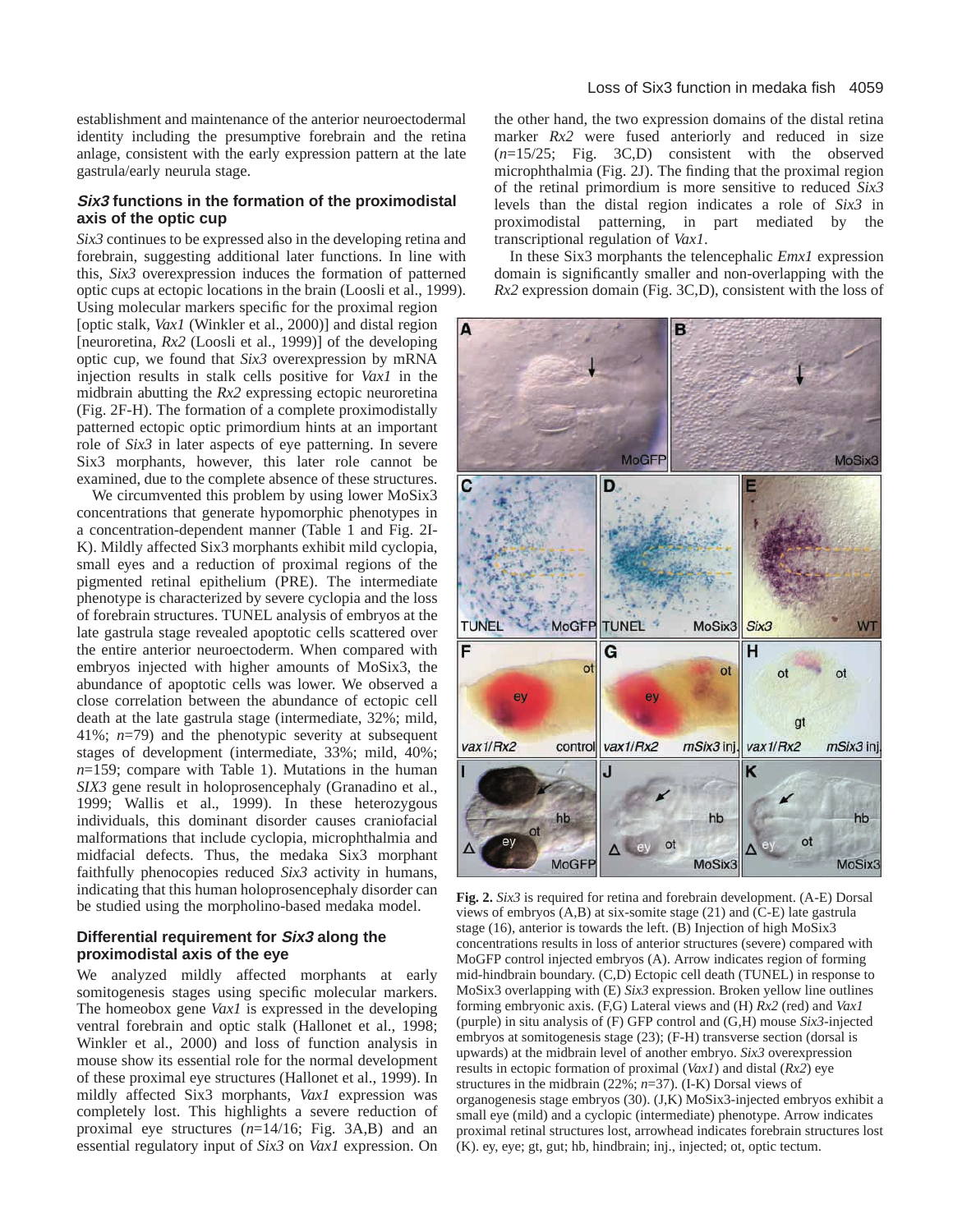#### 4060 M. Carl, F. Loosli and J. Wittbrodt



and *Emx1* (purple). Bar indicates region of remaining *Emx1-*expressing tissue. (E,F) Retinal *Rx3* expression is lost in Six3 morphants. (G-N) In Six3 morphants *Six3* is lost and *Pax6* is reduced in the retina at six-somite stage (21). mb, midbrain.

forebrain structures at later stages of development (Fig. 2K) and the microcephaly observed in individuals with *SIX3* mutations (Wallis et al., 1999).

#### **The expression of Rx3, Pax6 and Six3 itself depends on Six3 function**

As retinal precursor cells are still present in mildly affected morphants, as visualized by *Rx2* expression, we were able to study the role of *Six3* in the genetic network that underlies early eye development. Consistent with the demonstrated posttranscriptional effect of morpholinos on gene expression (Nasevicius and Ekker, 2000), initial *Six3* transcript levels and distribution are not affected in Six3 morphants (Fig. 3G,H). It has been suggested that *Six3* acts in a regulatory feedback loop (Loosli et al., 1999). We demonstrate this at later stages (sixsomite stage), when expression of *Six3* was not detectable in the retinal precursor cells of Six3 morphants, whereas weak expression was observed in the region of the developing hypothalamus (Fig. 3I,J). This shows that *Six3* expression in retinal precursor cells crucially depends on *Six3* activity,

**Table 1. Concentration-dependent effects upon injection of morpholinos targeted against** *Six3* **(MoSix3)**

| MoSix3<br>concentration<br>(mM) | Severe<br>phenotype | Intermediate<br>phenotype | Mild<br>phenotype | Wild<br>type | Dead or<br>not<br>gastrulated | n   |
|---------------------------------|---------------------|---------------------------|-------------------|--------------|-------------------------------|-----|
| 0.013                           | $0\%$               | 0%                        | 14%               | 78%          | 8%                            | 50  |
| 0.025                           | 0%                  | 2%                        | 36%               | 56%          | 6%                            | 50  |
| 0.04                            | 2%                  | 22%                       | 59%               | 11%          | 6%                            | 66  |
| 0.05                            | 9%                  | 33%                       | 40%               | 12%          | 6%                            | 159 |
| 0.1                             | 69%                 | 0%                        | 7%                | 12%          | 12%                           | 26  |

Injection of MoSix3 results in the formation of either small (mild phenotype), cyclopic (intermediate phenotype) or no (severe phenotype) eyes.

confirming the suggested role of *Six3* in maintenance of its own expression. However, for its hypothalamic expression *Six3* receives additional independent input at this stage.

Proliferation and morphogenesis of the retinal primordium requires the activity of the homeobox gene *Rx3* (Loosli et al., 2001). Genetic epistasis analysis in medaka indicated a regulatory input of *Six3* to *Rx3* expression. To evaluate the contribution of *Six3*, we analyzed *Rx3* expression in Six3 morphants. Notably, while retinal *Rx3* expression initially appears unaffected, reduced *Six3* function results in the loss of *Rx3* expression at the four-somite stage (Fig. 3E,F). Thus, *Rx3* receives an initial input that is at least partially independent of *Six3* and in a second phase depends entirely on *Six3* function in the developing optic vesicle. *Rx3* remained expressed only in the region of the forming hypothalamus, where *Six3* and *Rx3* expression domains do not overlap. The observed microphthalmia can in part be explained by the loss of *Rx3*, resulting in a reduced proliferation of retinal progenitor cells.

Overexpression of the evolutionarily conserved transcription factor *Pax6* results in ectopic *Six3* expression and eye formation (Chow et al., 1999). On the other hand, ectopic retina formation in response to *Six3* overexpression in fish is preceded by ectopic *Pax6* expression (Loosli et al., 1999), indicating that *Six3* and *Pax6* can crossregulate each other during eye formation. Similar to *Six3*, the expression of *Pax6* is not eye specific, but their respective domains overlap in the retina anlage at the late gastrula stage (Loosli et al., 1998; Oliver et al., 1995). It has been argued that the region of overlapping expression defines the retina anlage and its formation requires their crossregulatory interaction (Loosli et al., 2001). In Six3 morphants, up to the onset of somitogenesis, *Pax6* transcript levels were unaltered (Fig. 3K,L and data not shown). At the six-somite stage, however, the *Pax6* expression level in the retinal precursor cells was significantly reduced, but unaffected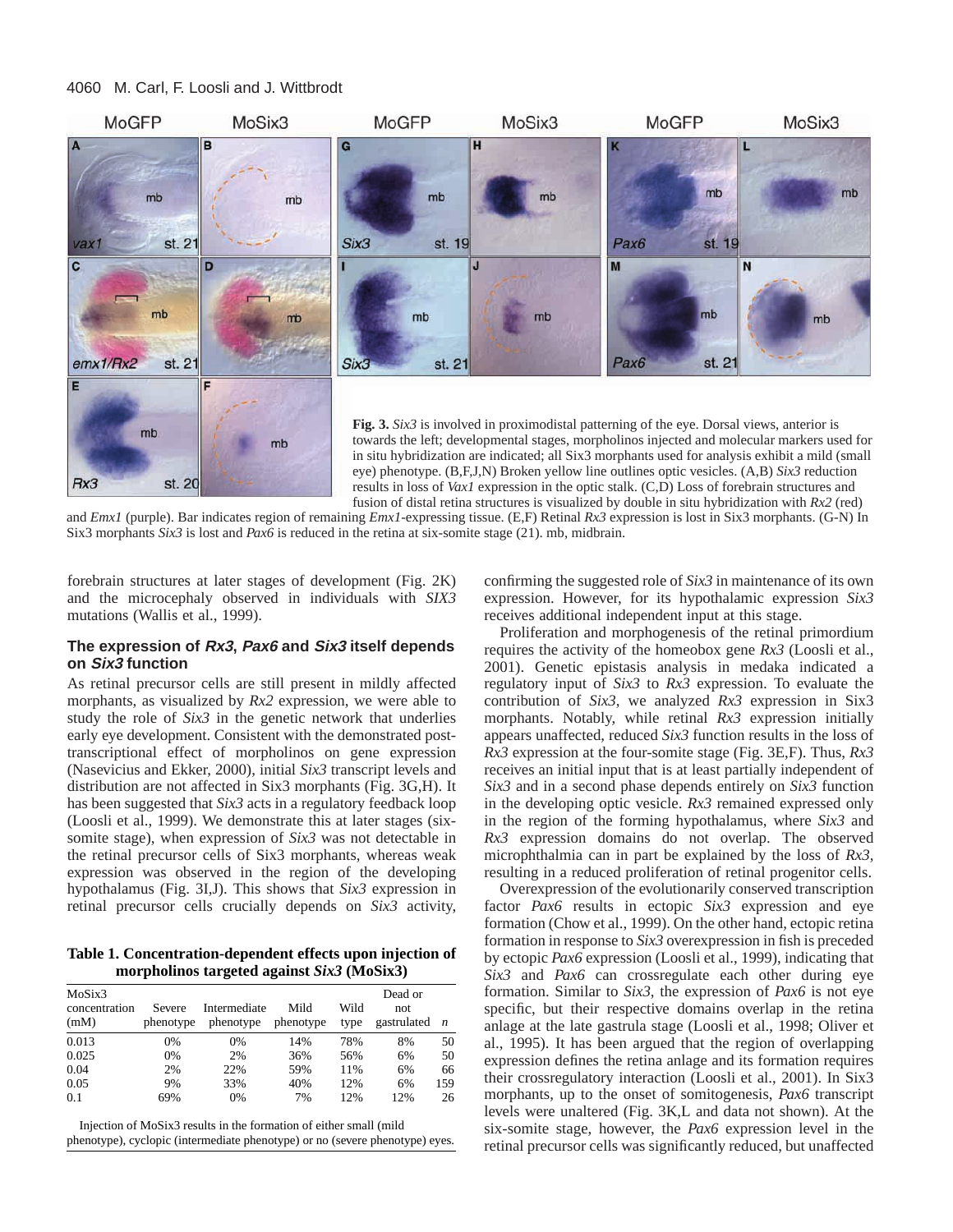

**Fig. 4.** Cooperation of *Pax6* and *Six3* in eye development. (A-D) Dorsal views of embryos at organogenesis stage, anterior is towards the left; injected morpholinos are indicated. (B) MoPax6 results in development of small eyes compared with control embryos (A). (C,D) Co-interference with *Six3* and *Pax6* function results in formation of either small (mild) or cyclopic eyes (intermediate). Arrow in D indicates proximal retinal structures lost; arrowhead indicates forebrain lost. (E) MoPax6/MoSix3 co-injection (concentrations in mM) (*n*=473) shifts the mild (blue) towards the intermediate phenotype (red) when compared with MoPax6/MoGFP (*n*=50) or MoSix3/MoGFP-injected embryos (*n*=50). ey, eye; hb, hindbrain; ot, optic tectum.

in the presumptive dorsal forebrain where *Six3* is not expressed (Fig. 3M,N). The finding that *Pax6* expression in retinal precursor cells is sensitive to *Six3* activity corroborates their regulatory interaction (Bernier et al., 2000; Chow et al., 1999; Loosli et al., 1999). Although at early stages both genes appear to be independent of *Six3* function, the strength of this regulatory interaction increases during the development of the retinal primordium.

# **Interaction of Six3 and Pax6 during eye development**

We used the morpholino-based gene knockdown approach to interfere with *Pax6* function. The specific and stable inhibitory effect of MoPax6 on its target was verified in control experiments (see above, Fig. 1 and data not shown). Pax6 morphants exhibit a 'small eye' phenotype in a concentration-

# Loss of Six3 function in medaka fish 4061



**Fig. 5.** Differential effects of MoSix3, MoPax6 or MoSix3/MoPax6 co-injected embryos. Dorsal views of embryos at the six-somite stage, anterior is towards the left; injected morpholinos and molecular markers for in situ hybridization are indicated. (A,B) MoSix3 results in the loss of *Pax2* expression. (C,E) Retinal *Pax2* is still expressed even in more severely affected MoSix3/MoPax6 double morphants. (F,H,I,K) In MoSix3/MoPax6 double morphants retinal *Pax6* but not *Six3* expression is reduced at early somitogenesis. (D,G,J) *Pax2*, *Six3* and *Pax6* expression are not affected in Pax6 morphants. broken yellow line outlines optic vesicle in B,K. mb, midbrain.

| moi phonnos tai geteu agamst 1 axo (14101 axo) |            |           |                            |     |  |  |  |  |
|------------------------------------------------|------------|-----------|----------------------------|-----|--|--|--|--|
| MoPax <sub>6</sub><br>concentration<br>(mM)    | Small eyes | Wild type | Dead or not<br>gastrulated | n   |  |  |  |  |
| 0.015                                          | 9%         | 80%       | 11%                        | 55  |  |  |  |  |
| 0.03                                           | 12%        | 78%       | 10%                        | 50  |  |  |  |  |
| 0.06                                           | 38%        | 50%       | 12%                        | 101 |  |  |  |  |
| 0.09                                           | 39%        | 49%       | 12%                        | 57  |  |  |  |  |

**Table 2. Concentration-dependent effects upon injection of morpholinos targeted against** *Pax6* **(MoPax6)**

Injection of MoPax6 results in the formation of small eyes.

dependent manner (Table 2 and Fig. 4A,B). In situ hybridization analysis of Pax6 morphants injected with either 0.03 mM (Fig. 5D,G,J) or 0.06 mM MoPax6 (data not shown) revealed that, at the early stages of development, *Pax6* interference does not affect the expression of all molecular markers, for example, *Pax2*, *Six3*, *Pax6* or *Rx* genes (Fig.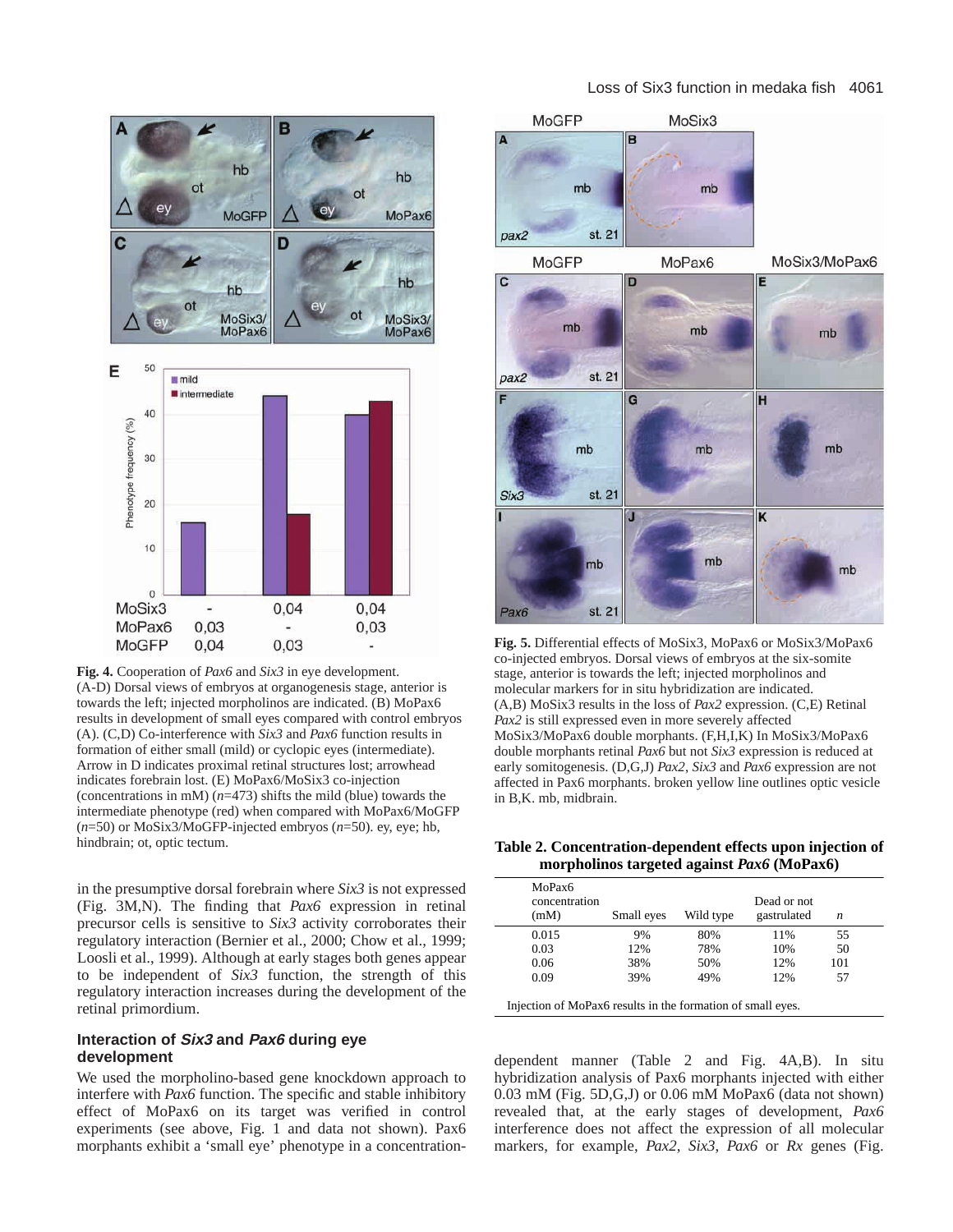5D,G,J and data not shown). This is in good agreement with the analysis of the respective murine homologs in small eye *Pax6*–/– mutant mice (Bernier et al., 2001).

To address the cooperation of *Six3* and *Pax6* in optic vesicle formation, we co-injected MoSix3 and MoPax6. A MoPax6 concentration was used that, when injected alone, results in a very low frequency of the small eye phenotype (Fig. 4E). This was combined with MoSix3 at a concentration that causes predominantly a weak hypomorphic phenotype when injected alone (Fig. 4E). The co-injection results in a significant change of the ratios of the two observed phenotypes. In MoSix3-injected embryos, less than one third of the affected embryos exhibit the intermediate phenotype, whereas co-injection results in a more than twofold increase (Fig. 4E). The co-injection of MoSix3 and MoPax6 leads to phenotypes that are morphologically indistinguishable from morphant phenotypes caused by higher concentrations of MoSix3 alone (compare Fig. 2J with Fig. 4C and Fig. 2K with Fig. 4D and data not shown). Although MoPax6 alone only mildly affects eye formation, it potentiates the MoSix3 interference. This indicates that the genetic network underlying early retina formation and the subsequent patterning of the eye depends on the combined regulatory input of *Six3* and *Pax6.*

# **Different effects on gene expression in Six3/Pax6 double morphants**

To examine this interaction in more detail, we analyzed the expression of molecular markers upon co-interference. Whereas the expression of *Rx2*, *Rx3*, *Vax1* and *Emx1* were similarly reduced (data not shown), we observed a differential response of the transcription factor *Pax2* in morphologically indistinguishable single and double morphants. *Pax2* expression in the retina was not detectable in single injected Six3 morphants (Fig. 5A,B). In MoSix3/MoPax6 co-injected morphants however, *Pax2* is still expressed (Fig. 5C,E). Even in the more severely affected double morphants, *Pax2* expression levels were not affected in the remaining retinal tissue. In addition, in Pax6 morphants *Pax2* expression remained unchanged (Fig. 5C,D). Thus *Pax2* expression is sensitive only to *Six3* interference but not to *Pax6* interference at early developmental stages. This differential molecular response indicates that *Six3* and *Pax6* have partially non-overlapping sets of target genes, consistent with the different phenotypes observed in the single Six3 and Pax6 morphants.

In addition, the expression of *Six3* and *Pax6* was differentially affected comparing single Six3 and Six3/Pax6 double morphants. Although *Six3* expression at the six-somite stage is strongly reduced in single MoSix3-injected embryos (Fig. 3I,J), its expression level remains unaffected in Pax6 or double morphants (Fig. 5F-H). However, retinal *Pax6* expression at this stage was more severely reduced in double morphants than in Six3 morphants (Fig. 3M,N, Fig. 5I,K). *Pax6* knockdown alone had no effect on its own expression (Fig. 5I,J). Thus, *Pax6* expression in retinal precursor cells depends on the combined regulatory input of *Pax6* and *Six3*. Conversely, *Six3* expression is less sensitive to this combined input indicating a mainly *Six3* dependent regulation. Consistent with our results, it has been reported that *Six3* is still expressed in the retinal primordium of *Pax6*–/– mouse embryos (Bernier et al., 2001).

# **Conclusions**

Our experiments demonstrate that *Six3* is essential for the formation of a discrete domain within the anterior neuroectoderm. In the absence of *Six3* function, cells in the *Six3* expression domain undergo apoptosis resulting in the absence of forebrain and eye. Conversely, overexpression of *Six3* results in retinal hyperplasia, indicating that one function of *Six3* is the control of proliferation in the presumptive retinal cells. In addition, *Six3* functions in the determination of the naive anterior neuroectoderm as loss of function results in the absence of the respective structures, while ectopic *Six3* expression leads to their ectopic formation.

Interference with gene function on the translational level using the gene knockdown technique offers advantages compared with other loss-of-function approaches. They allow to generate hypomorphic conditions, under which feedback loops can be uncovered. Our analysis provides direct evidence that *Six3* acts in a regulatory feedback loop on its own expression in vertebrates. Initially, *Six3* expression in the retina is unaffected but subsequently becomes crucially dependent on *Six3* function. However, *Pax6* has no influence on *Six3* expression at the early stages of eye development. This finding is consistent with  $Pax6^{-1}$  mutant mice where *Six3* is still expressed. Interestingly, the genetic network underlying gene regulation in the forming hypothalamus appears to be different from what we observed in the retina. Here, *Six3* and *Rx3* expression patterns do not overlap at early somitogenesis stages. The expression of both genes is neither affected in Six3 single nor Six3/Pax6 double morphants. It will be interesting to determine how the early expression of these genes is regulated and to what extend these genes are involved in the development of the hypothalamus.

Our gene knockdown data show that *Six3* and *Pax6* interact genetically at early stages of eye development. However, the morphological and molecular consequences of the loss of *Six3* function are more severe. *Pax6* acts on gene expression including its own only in cooperation with *Six3*. As seen for Pax6 morphants, small eye *Pax6<sup>-/-</sup>* mouse embryos initially form optic vesicles (Hill et al., 1991; Matsuo et al., 1993; Quinn et al., 1996; Ton et al., 1991), indicating that also in mouse *Pax6* is not required for the formation of the retina anlage in the neuroectoderm.

TUNEL-labeling experiments at the late gastrula stage revealed that injection of lower amounts of either MoSix3 or MoSix3/MoPax6 results in a reduced and variable degree of apoptosis as compared with high amounts of MoSix3 (data not shown). In both, single- and double-injected morphants, cells that undergo ectopic cell death were distributed over the entire anterior neural plate under all different hypomorphic conditions analyzed, suggesting a similar mechanism acting in both, single and double morphants.

In both, single- and double-injected morphants, the distribution of apoptotic cells at the late gastrula stage shows no regionalization, suggesting that proximodistal patterning is a later function of *Six3*. The close correlation of the abundance of cell death at the late gastrula stage and phenotypic severity at subsequent stages suggests that the early role of *Six3* (determination) and its later function (patterning) are not completely independent. Future experiments will address to what extent the mechanisms for determination and patterning are coupled.